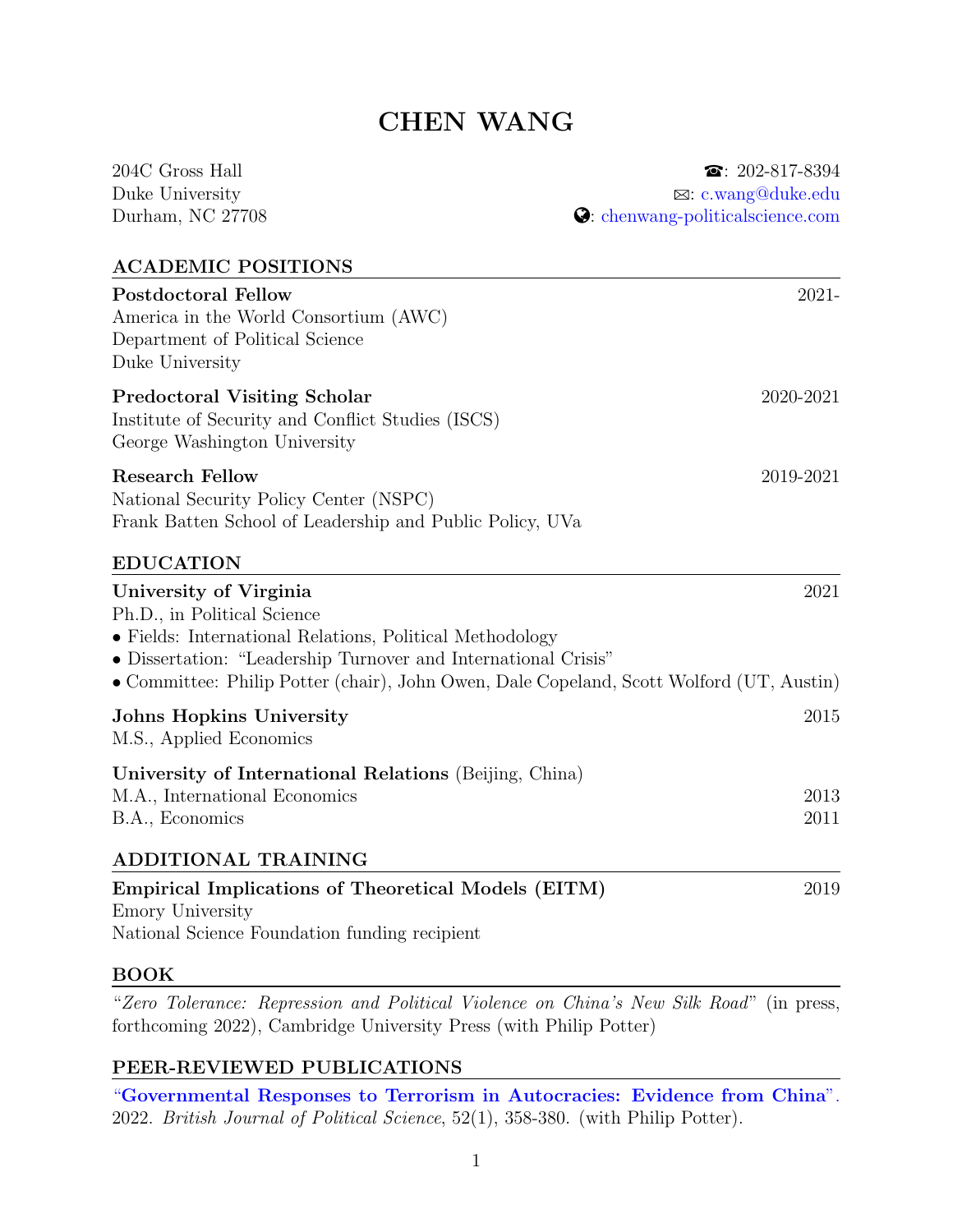## OTHER PUBLICATIONS

"[China's Addiction to Short-Term Thinking](https://politicalviolenceataglance.org/2021/03/19/chinas-addiction-to-short-term-thinking/)" Political Violence at a Glance (with Philip Potter and Claire Oto).

### WORK UNDER REVIEW OR REVISION

"Move First to Avoid the Worst: Leadership Turnover and the Targeting of New Leaders". Under Review.

• Presented at ISA 2019, Peace Science Society (International) 2019, and APSA 2020 under other titles.

"The Strategic Logic of China's Counter-Terrorism Foreign Policy: Evidence from Joint Military Exercises". Under Review (with Philip Potter).

• Presented at APSA 2021.

## SELECT WORK IN PROGRESS

"The Effectiveness of Discriminate Targeting in Diplomatic Communication: Evidence from a Survey Experiment".

• Part of the Cooperative Congressional Election Study (CCES) 2020 project.

"Domestic Polarization and International Rivalry: How Adversaries Respond to America's Partisan Politics" (with Rachel Myrick).

• Presented at APSA 2022 (scheduled).

"The U.S. Allies Under Fire: A Centre-Periphery Theory of Terrorist Target Selection among Democracies" (with Ruixing Cao).

• Presented at William & Mary Graduate Research Symposium 2018, MPSA 2018, ISA 2019.

"Wait for the Right Time: Leader's Tenure and International Cooperation".

"Outsourcing VS In-house: Professionalization, Accountability, and Trust in AI".

### GRANTS, AWARDS & FELLOWSHIPS

| America in the World Consortium (AWC) Research Grant (\$15,000)                  | 2022       |
|----------------------------------------------------------------------------------|------------|
| Dean's Dissertation Completion Fellowship, University of Virginia                | 2020-2021  |
| Watson Award, J.H. Adam Watson Memorial Award Fund                               | 2020       |
| Allison J. Melloy Award for excellence in teaching, University of Virginia       | 2019       |
| Quantitative Collaborative Bynum Research Award (\$1500), University of Virginia | 2019       |
| Quandt Fund International Research Grant (\$3500), University of Virginia        | 2019       |
| Summer Research Grant (\$1000), University of Virginia                           | 2018, 2019 |
| International Studies Association Travel Grant (\$500)                           | 2019       |
| Bocock & Hitz Fellowship, University of Virginia                                 | 2019-2020  |
| George C.& Carol F.M. Seward Scholarship, University of Virginia                 | 2018-2019  |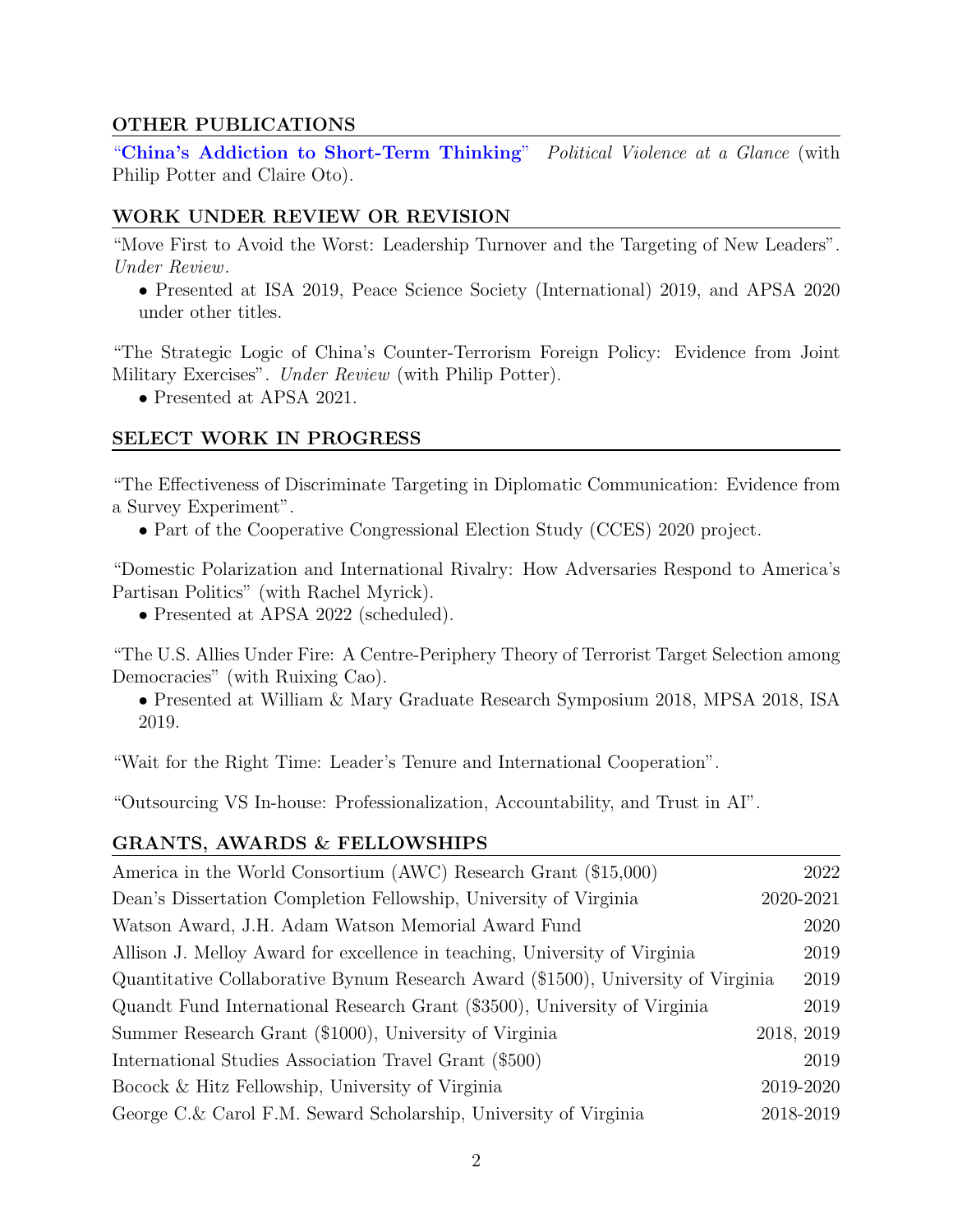| Departmental Travel Grant (\$500), University of Virginia                                                 | 2017, 2018, 2019       |
|-----------------------------------------------------------------------------------------------------------|------------------------|
| Graduate Fellowship, University of Virginia                                                               | 2015-2020              |
| National Graduate Scholarship                                                                             | 2011-2013              |
| University Scholarship, University of International Relations                                             | 2007-2011              |
| <b>TEACHING</b>                                                                                           |                        |
| Instructor                                                                                                |                        |
| China's National Security: Challenges and Statecraft                                                      | Fall 2020, Spring 2021 |
| <b>Guest Lecture</b><br>"The Origin of $WWII - Europe$ "<br>(Military Force in International Relations)   | Fall 2018              |
| "Economic Interests $\mathcal C$ U.S. Foreign Policy"<br>(Foreign Policy of the United States)            | Fall 2017              |
| "What is strategic interaction and what determines its results?"<br>(Theories of International Relations) | Spring 2017            |
| <b>Teaching Assistant</b>                                                                                 |                        |
| Military Force in International Relations (Instructor: Dale Copeland)                                     | Spring, Fall 2018      |
| Foreign Policy of the United States (Instructor: John Owen)                                               | Fall 2017              |
| Theories of International Relations (Instructor: Jeffrey Legro)                                           | Spring 2017            |
| Terrorism and Political Violence (Instructor: Philip Potter)                                              | Fall 2016              |

# CONFERENCE PRESENTATIONS  $\&$  INVITED TALKS

| Temple University, Japan Campus                                                        | 2022 |
|----------------------------------------------------------------------------------------|------|
| Duke Kunshan University, Social Science Division                                       | 2021 |
| University of Macau, Department of Government and Public Administration                | 2021 |
| Duke University, Security, Peace & Conflict Lab                                        | 2021 |
| Carnegie Mellon University, Institute for Politics and Strategy                        | 2021 |
| Waseda University, School of Political Science and Economics                           | 2021 |
| University of Virginia, Lansing B. Lee, Jr. Bankard Seminar in Global Politics         | 2021 |
| George Washington University, Institute of Security and Conflict Studies (ISCS)        | 2020 |
| Peace Science Society (International), Kansas State University                         | 2019 |
| 2017, 2018, 2020, 2021<br>Annual Meeting of the American Political Science Association |      |
| International Studies Association Annual Convention                                    | 2019 |
| Annual Meeting of the Midwest Political Science Association                            | 2018 |
| The 17th Annual Graduate Research Symposium, The College of William & Mary             | 2018 |
| University of Virginia, Quantitative Collaborative $(QC)$<br>2019, 2020                |      |
| University of Virginia, Data Science Institute                                         | 2018 |